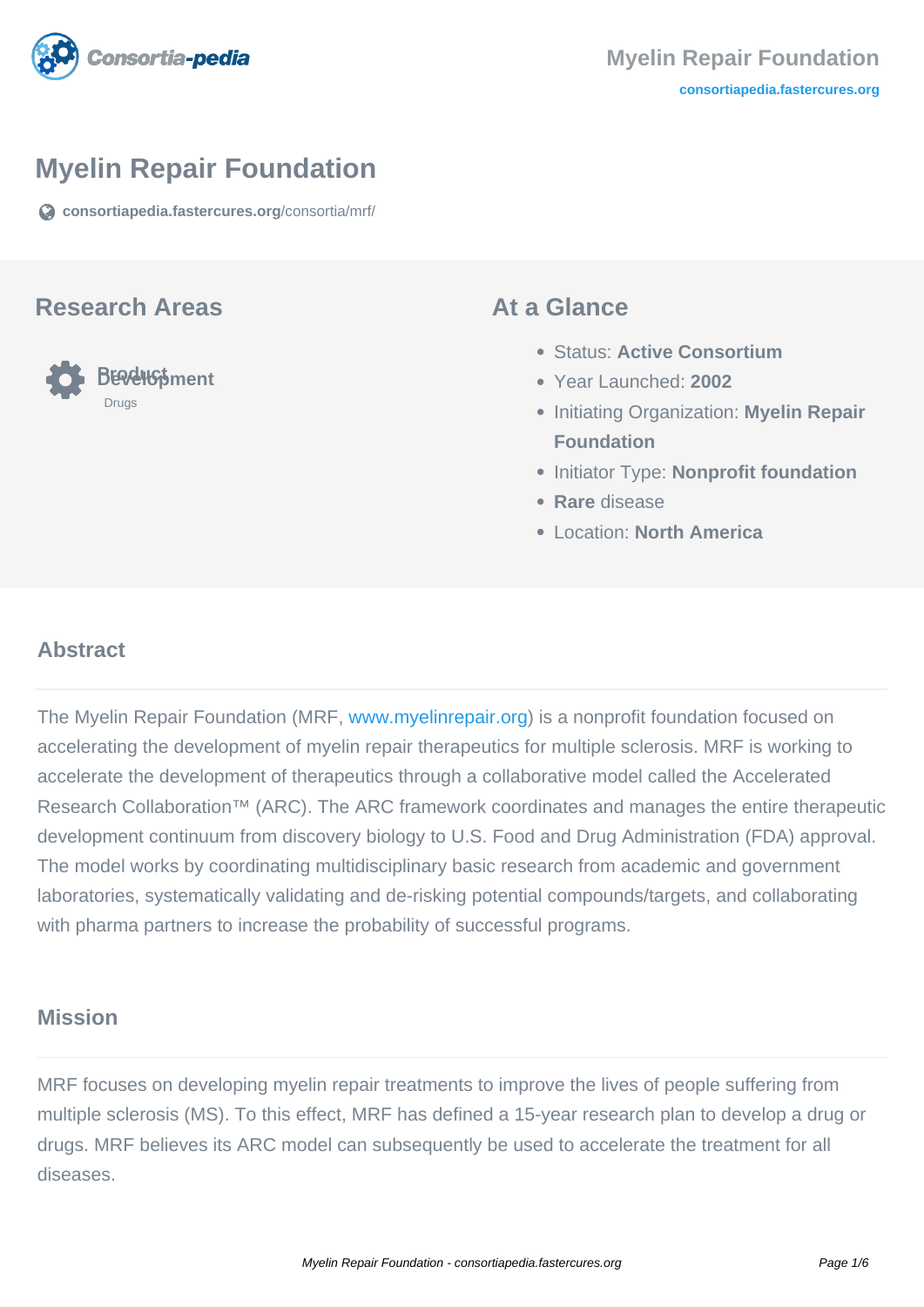

# **Consortium History**

MRF was established in 2004 by MS patient Scott Johnson at a time when little was known about myelin repair. Its laboratory facility, the Translational Medicine Center, was launched in 2011 to advance myelin repair discoveries toward commercial development. Staffed by MRF personnel, its research activities build upon the basic research conducted within the Discovery Biology program by bridging the translational gap. It focuses on validating and assessing the targets/compounds identified by the MRF team, by non-MRF affiliated academic research laboratories, and by industry for clinical trial readiness.

Recognizing the incentives and limitations of academic scientists, commercial biopharma, and government regulators, MRF uses the ARC model to develop a clear pathway from bench to bedside by leveraging its nonprofit position to build and manage collaborations at various points and among various participants in the therapeutic development continuum.

In 2012, MRF had two candidates in Phase 1 clinical trials. The first trial, conducted at the Cleveland Clinic, examines the efficacy of a new myelin repair therapeutic pathway with mesenchymal stem cells. This is in addition to a peptide-coupled tolerance study that is currently in Phase 1 clinical trials in Hamburg, Germany.

### **Structure & Governance**

A Board of Directors consisting primarily of business executives is used to guide MRF's overall mission. The Executive Team manages day-to-day operations as well as long-term strategy. The principal investigators that MRF funds conduct studies from their respective academic institutions and collaborate to investigate scientific challenges in myelin. MRF's research staff of eight scientists work with the MRF-supported principal investigators and guide MRF's discovery biology research, translational research, pharma partnerships, and clinical programs.

The research plan is divided into three components:

• Discovery Biology is a collaboration that convenes [principal investigators](http://www.myelinrepair.org/about/principal_investigators.shtml) with complementary knowledge in neurobiology, immunology, and myelin research. Their research is organized by a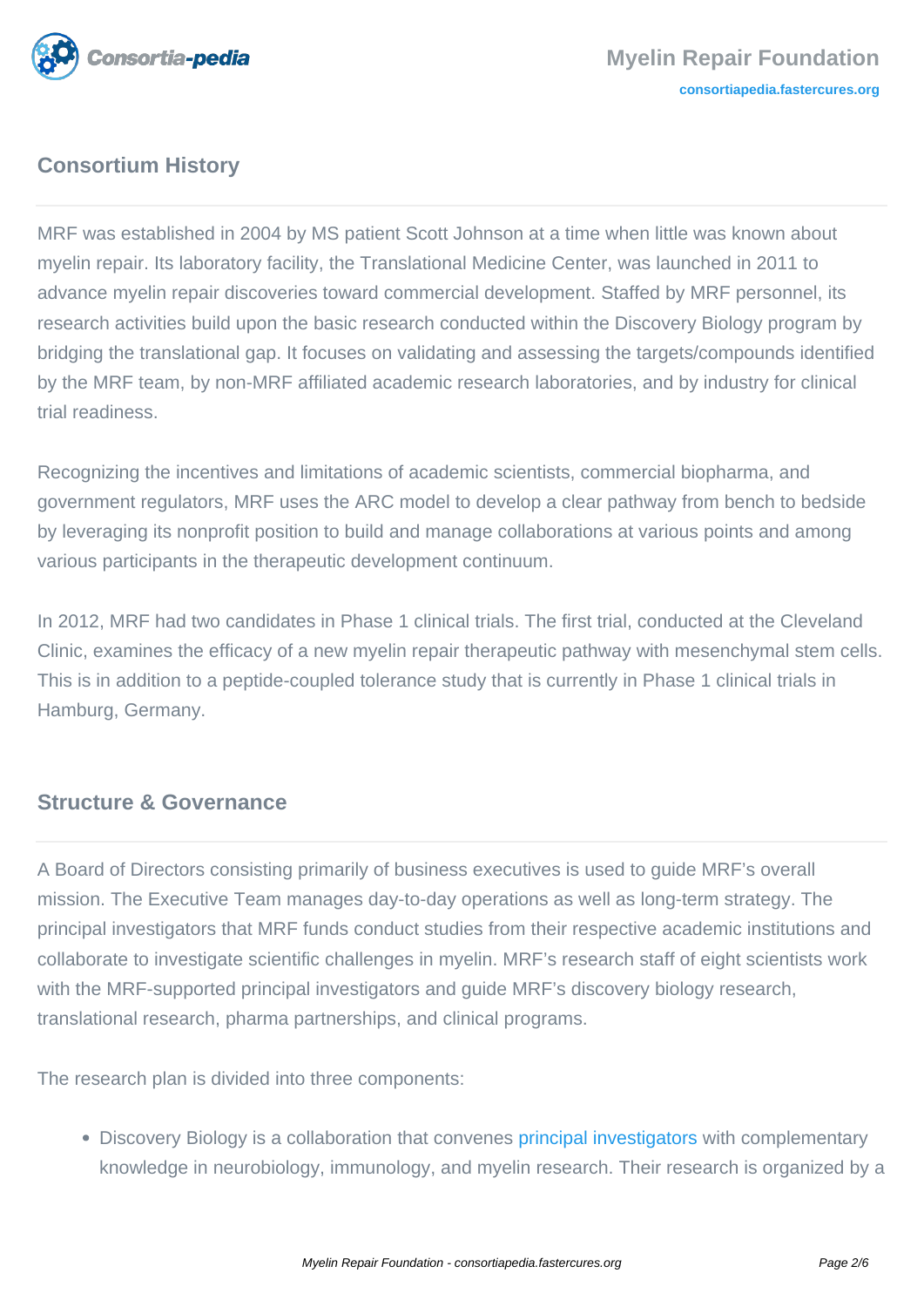

research plan that addresses seven key areas that are believed to hold the answers to myelin repair. The plan is reviewed and revised annually by a [Scientific Advisory Board.](http://www.myelinrepair.org/about/board_and_advisors.shtml#sab)

- Translational Medicine Platform is a collaborative framework that replicates and validates the findings from Discovery Biology by creating novel assays and identifying biomarkers. This platform is used to de-risk findings from MRF's principal investigators, other academic labs, and biopharma partners. It also ensures the clinical relevance of the experiments conducted by the Discovery Biology team and helps set priorities for further development of the most promising therapeutic targets.
- Clinical Development is a framework that focuses on advancing the most promising drugs evaluated by the Translational Medicine Platform into clinical trials. It also assists in designing and performing clinical trials. The end objective is to ensure a positive patient outcome.

Advisory boards provide expert guidance to each of the three components of the therapeutic development continuum:

- The Scientific Advisory Board, consisting primarily of global academic experts, provides oversight and input to the MRF academic research consortium, consisting of the MRF principal investigators and sponsored researchers within the Discovery Biology program.
- The Drug Discovery Advisory Board, consisting primarily of seasoned pharmaceutical experts, provides oversight to the activities within the Translational Medicine Platform, which includes biomarker research, development of assays, and drug discovery in its Translational Medicine Center and contract research organization (CRO) partners.
- The Clinical Advisory Board, consisting primarily of leading clinicians with clinical trial experience, is focused on clinical development of the drug discovery efforts emerging from the Translational Medicine Platform, with a focus on clinical trials and patient outcomes.

The Discovery Biology team includes the labs of myelin repair experts from Northwestern University, Case Western Reserve University, Stanford University, University of California, San Francisco, and the University of Chicago.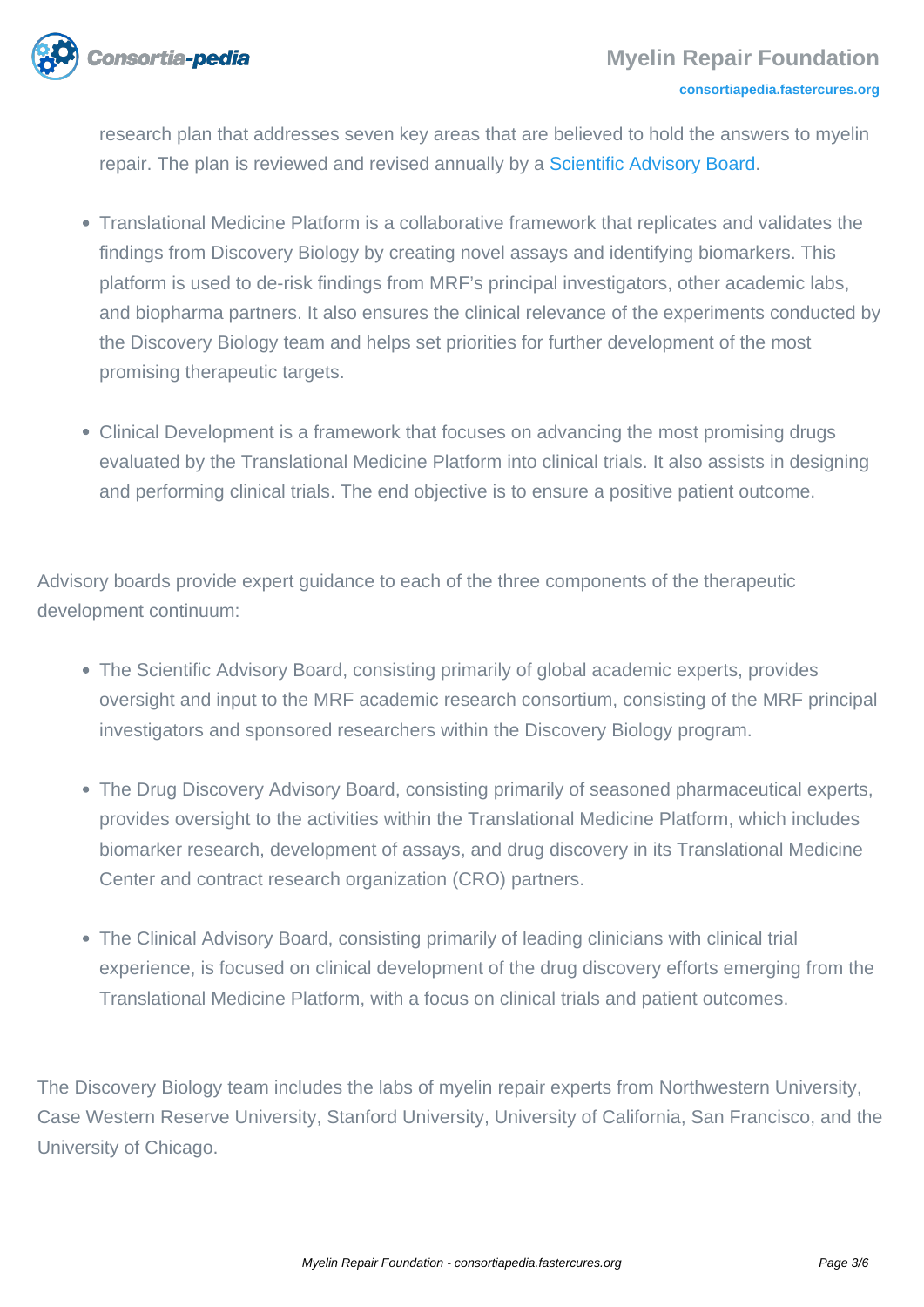

# **Financing**

Between 2004 and 2012, MRF raised more than \$50 million from individuals and other foundations. MRF spends approximately 80 percent of its annual budget on research. MRF funds its research activities in a collaborative system where scientific data are shared in real time to speed research discoveries and provides the researchers and their respective institutions with royalty payments if a therapy is commercialized from their efforts.

# **Intellectual Property**

Protecting the intellectual property developed within MRF-funded laboratories is critical to insuring that important discoveries advance quickly to patients. Such protection affords more freedom to operate and greater opportunity for industry partnerships to link MRF's brain trust with commercial biotech and pharmaceutical companies interested in developing MRF-based discoveries.

The universities and principal investigators that MRF funds have transferred the licensing rights pertaining to any inventions emerging from this work to MRF. In this agreement, MRF would be the sole executioner of any licensing rights, with the agreement that any royalties would be divided such that MRF would get half to fund future research and the universities would split the remaining half.

# **Patent Engagement**

MRF serves patients primarily via developing treatments to improve patients' lives.

MRF measures its impact by the progress it is making in reaching the goal of developing multiple sclerosis drugs:

- More than 100 potential myelin repair treatment drug targets identified
- Many new tools and assays developed, advancing research for potential multiple sclerosis therapeutics.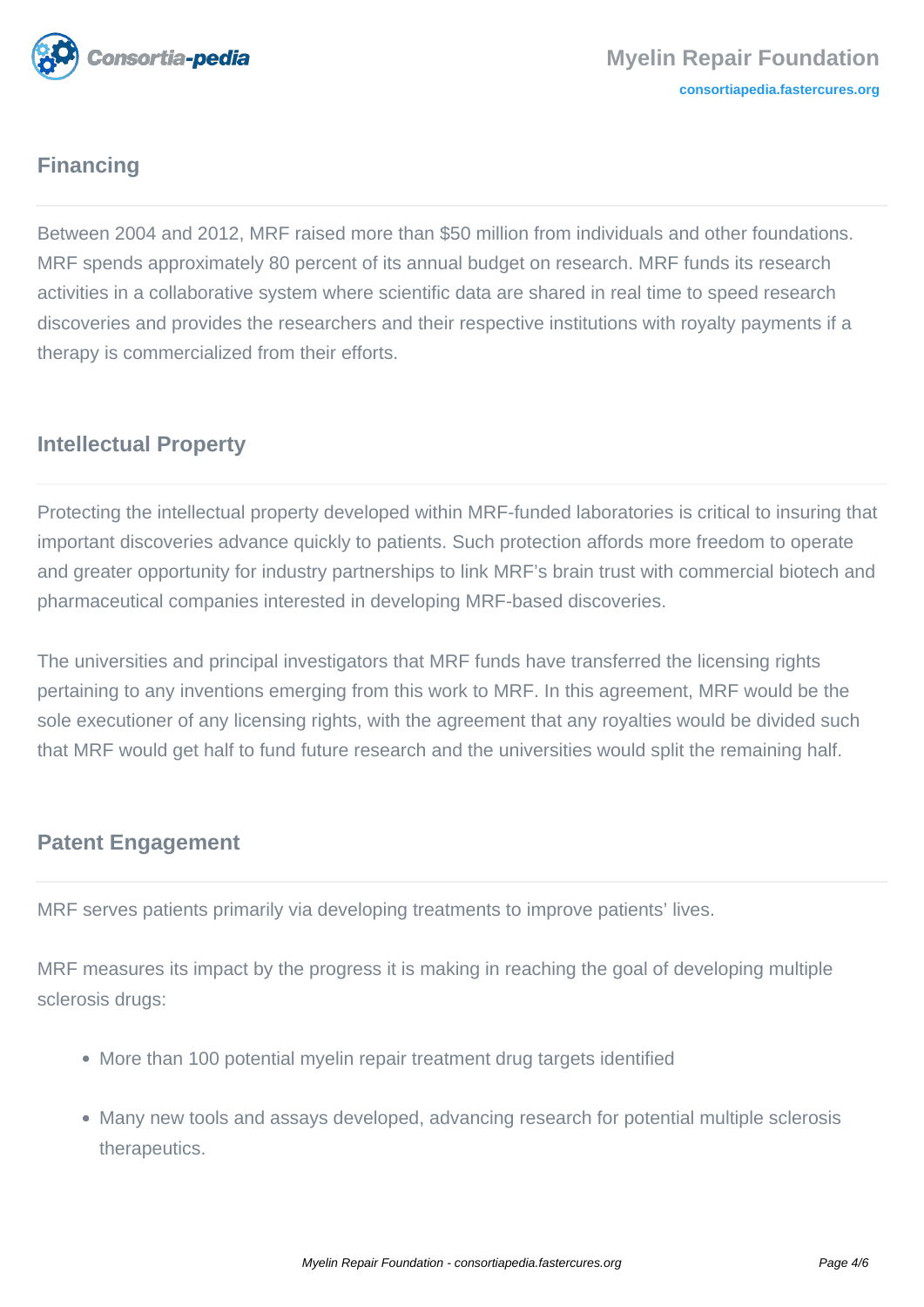

- Recipient of nine U.S. patents, with 13 additional applications filed
- More than 110 scientific articles and reviews published in peer-reviewed journals
- Sponsored MRF research has led to two clinical trials
- Recognized as one of the top 10 most innovative biotech companies by Fast Company magazine in 2011 (the only nonprofit recognized)
- Two compounds currently tested in Phase I clinical trials

#### Jennifer Chang

Director of Communications

The Myelin Repair Foundation

[jchang@myelinrepair.org](mailto:jchang@myelinrepair.org)

### **Data Sharing**

MRF researchers share data in an online cloud-based system. The MRF research staff oversee the collaboration and data exchange among these scientific experts and their labs. The MRF Translational Medicine Center houses novel biological assays originally developed in the core academic labs and makes the myelination assays available to MRF's academic research consortium members, other academic labs, and biopharmaceutical partners.

## **Sponsors & Partners**

Case Western Reserve University National Institutes of Health/National Institute of Neurological Disorders and Stroke